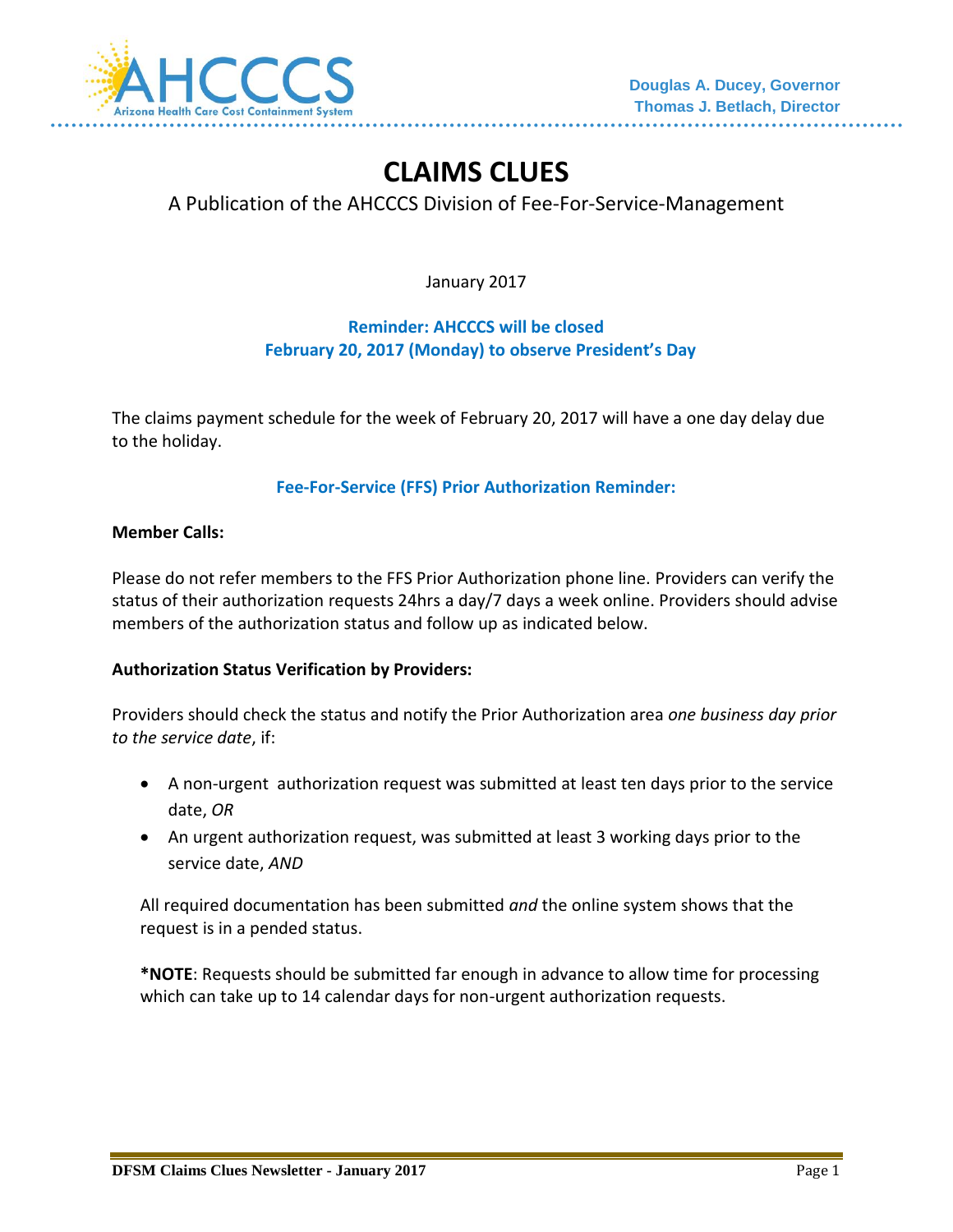## **Expedited Requests:**

Providers should indicate "Expedited" on all expedited requests *and* call the PA Line 602-417- 4400 to notify PA staff once an expedited request and accompanying supporting documentation has been submitted for review. Expedited requests will be reviewed to verify that *following the time-frame for non-expedited requests could seriously jeopardize the FFS member's life or health, or ability to attain, maintain, or regain maximum function*. Note: Non-Expedited requests marked as expedited will be processed in the time-frame designated for non-expedited requests.

#### **General Authorization Updates:**

 $\circ$  At the time of your request, please ensure that the documentation submitted supports medical necessity for the services you are requesting authorization for. Please do not duplicate requests for the same base procedure. Submit codes for the procedure(s) that are anticipated at the time of your request.

In the event the anticipated procedure changes once you have received authorization, please submit a request to update your authorization *with supporting documentation* (operative report etc.), *prior to billing your claim*.

\*\***Note:** Services authorized must match the services billed on your claim. **Services rendered emergently do not require prior authorization and claims for emergent treatment should be marked as emergent** in order to avoid unnecessary claim denials**.**

- o Medical and NEMT providers are now able to enter FFS authorizations online and attach documentation. At a minimum, inpatient hospital documentation should include:
	- $\checkmark$  History and Physical
	- $\checkmark$  Discharge Summary

**Note: TRBHA Level I facility authorization requests for behavioral health inpatient admissions must continue to be faxed.** 

In an effort to manage an increased volume of calls received in the FFS Prior Authorization area, **the following changes will occur immediately**:

1. FFS PA staff will limit provision of authorizations by phone to services related to pending hospital discharges.

 $\circ$  It is preferred that providers enter requests using the AHCCCS Web Portal at: <https://azweb.statemedicaid.us/Account/Login.aspx?ReturnUrl=%2f>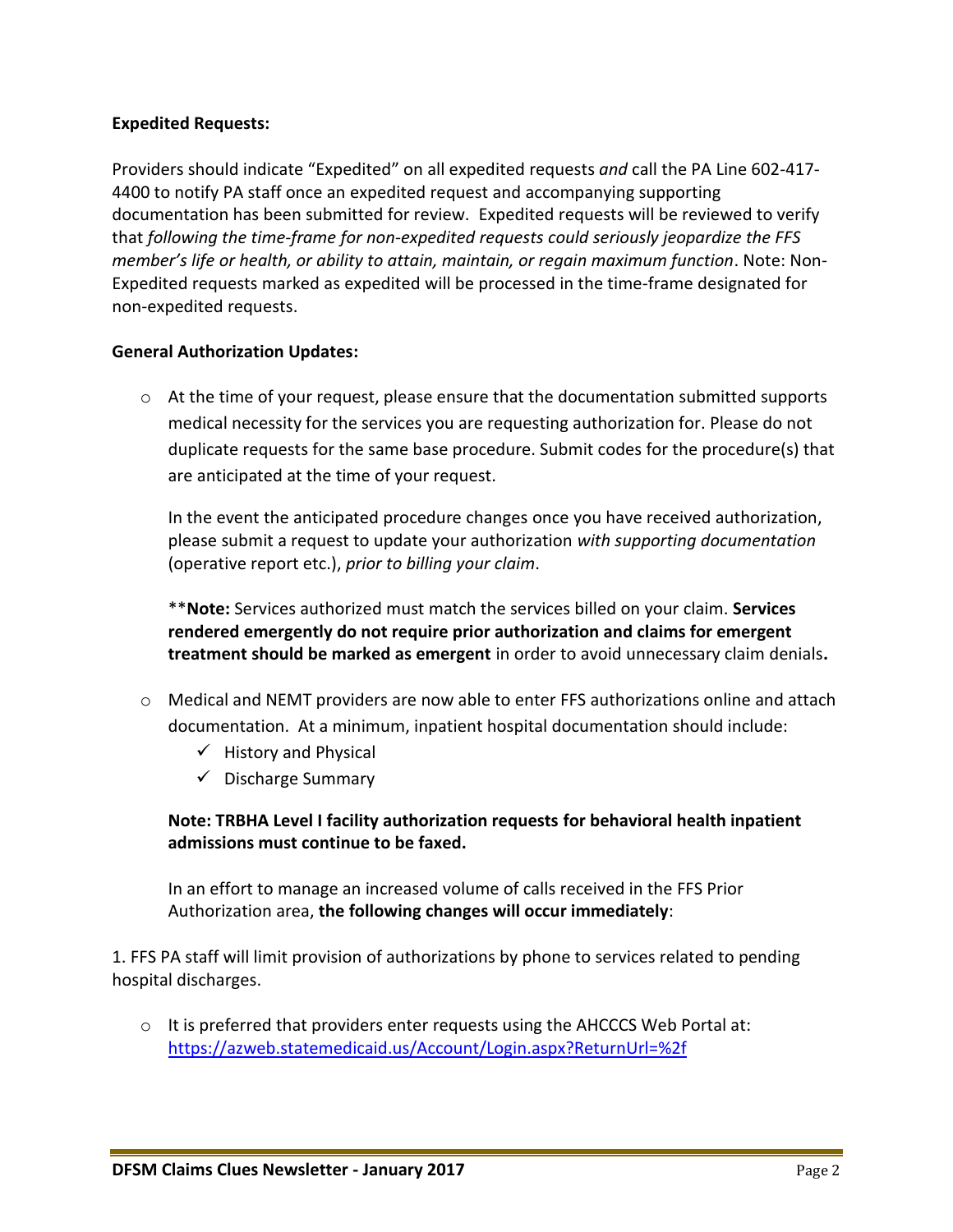$\circ$  Requests can also be submitted by fax 24hrs a day/7 days a week. All faxed requests *must* be accompanied by a FFS form as the coversheet. FFS forms can be obtained at: [https://www.azahcccs.gov/PlansProviders/RatesAndBilling/FFS/priorauthorizationforms](https://www.azahcccs.gov/PlansProviders/RatesAndBilling/FFS/priorauthorizationforms.html) [.html](https://www.azahcccs.gov/PlansProviders/RatesAndBilling/FFS/priorauthorizationforms.html)

2. FFS PA staff will not provide member eligibility or authorization status by phone as this information is available online 24hrs a day/7 days a week at: [https://azweb.statemedicaid.us/Account/Login.aspx?ReturnUrl=%2f.](https://azweb.statemedicaid.us/Account/Login.aspx?ReturnUrl=%2f)

Providers requiring training on how to submit authorizations using the AHCCCS Web Portal can request training by emailing a training request to: [ProviderTrainingFFS@azahcccs.gov](mailto:ProviderTrainingFFS@azahcccs.gov)

# **Behavioral Health NEMT Updates and Reminders:**

**Effective Dates of Service January 1, 2017** Non IHS/638 NEMT providers transporting TRBHA members over 100 miles, one way or round trip, must receive prior authorization for the transport. Fee-For- Service (FFS) Behavioral Health (BH) non-emergency medical transport (NEMT) authorization requests must:

- $\checkmark$  Be for BH NEMT services for AHCCCS members who are enrolled with one of following Tribal Regional Behavioral Health Authorities (TRBHA): Gila River, Pascua Yaqui, Navajo Nation, and White Mountain Apache.
- $\checkmark$  Be to the nearest appropriate provider (unless necessity is established for travel beyond the nearest provider).
- $\checkmark$  Be for trips that are over 100 miles one way or round trip.
- $\checkmark$  Be submitted prior to service delivery in order to be considered timely.
- Contain a **valid behavioral health diagnosis** code for all behavior health transports. All behavioral health NEMT requests must be identifiable as BH services. NEMT requests which indicate that NEMT is for a BH service, but are submitted with a non-behavioral health diagnosis code may be denied or pended for more information. BH staff coordinating transport services for members should provide NEMT companies with a valid BH diagnosis for BH NEMT authorizations and billing. If the BH diagnosis is unknown to the NEMT provider at the time of the authorization request, F99 can be used.
- $\checkmark$  Be submitted with a diagnosis that *matches* the type of service the member is being transported for. The service the member *is being transported to/from* determines whether NEMT should be requested as a medical service, or as a behavioral health service.
	- o *Example#1*: Behavioral health residential facility staff is arranging nonemergency transport for a resident's appointment with their heart specialist. The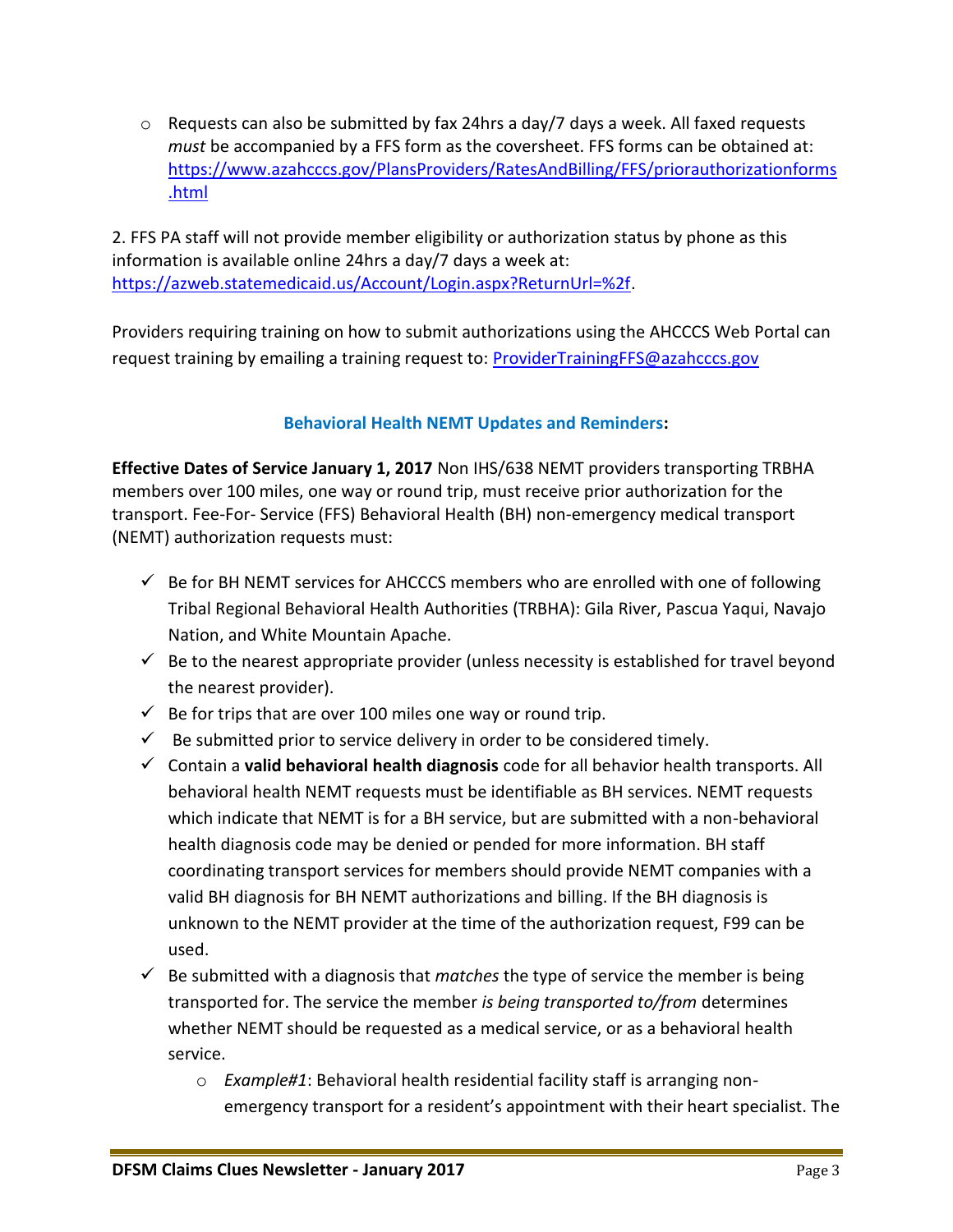request for NEMT authorization would be submitted with a medical diagnosis code because the member is being transported to and from a medical service.

- o *Example #2*: Behavioral health residential facility staff is arranging nonemergency transportation to a resident's home for a home pass. The authorization request should be submitted with a behavioral health diagnosis code because the home pass is part of the resident's BH treatment plan.
- $\checkmark$  Provide a *specific* reason for the transport. The information submitted with the authorization request must provide enough information for Transportation area staff to determine whether the service the member is being transported for is a covered service. BH staff and/or TRBHA staff coordinating transport services for members should provide the NEMT provider with the reason for transport.
- $\checkmark$  Be able to be verified with treatment plan information as needed. The BH service the member is being transported to and from should be **documented in the member's BH treatment plan**. The BH provider managing the member's BH care, and/or TRBHA staff, may provide treatment plan information to support approval of the NEMT service. It is the responsibility of the BH provider managing the member's BH care to obtain all member consents that are necessary for sharing of the member's treatment plan information for NEMT authorization.
- $\checkmark$  Remember that BH Providers and TRBHA staff submitting supporting documentation should reference the NEMT provider's pended authorization number if available, and must fax the documentation *using the FFS Medical Documentation Form as the coversheet*. The FFS Medical Documentation form can be found at: [https://www.azahcccs.gov/PlansProviders/RatesAndBilling/FFS/priorauthorizationforms](https://www.azahcccs.gov/PlansProviders/RatesAndBilling/FFS/priorauthorizationforms.html) [.html](https://www.azahcccs.gov/PlansProviders/RatesAndBilling/FFS/priorauthorizationforms.html)

On the form, the box option for Transportation must be selected. Documents should be faxed to: 602-254-2431. Please be sure to submit *separate* faxes for each member.

## **NOTE:**

Prior authorization requirements do not apply to IHS/638 providers.

All behavior health related inquiries and authorization requests for members enrolled with a Regional Behavioral Health Authority (Cenpatico, MMIC, or Health Choice), or who are enrolled with CRS for behavioral health services, should be referred to the entity the member is enrolled with for BH services. Please use the following link to view health plan contact information: <https://azweb.statemedicaid.us/HealthPlanLinksNet/HPLinks.aspx>

**Urgent/Expedited** requests should be submitted online with supporting documentation, and a call must be made to the FFS Transportation line to notify transport staff that an *expedited* request has been submitted. After calling the Transport line to provide notification of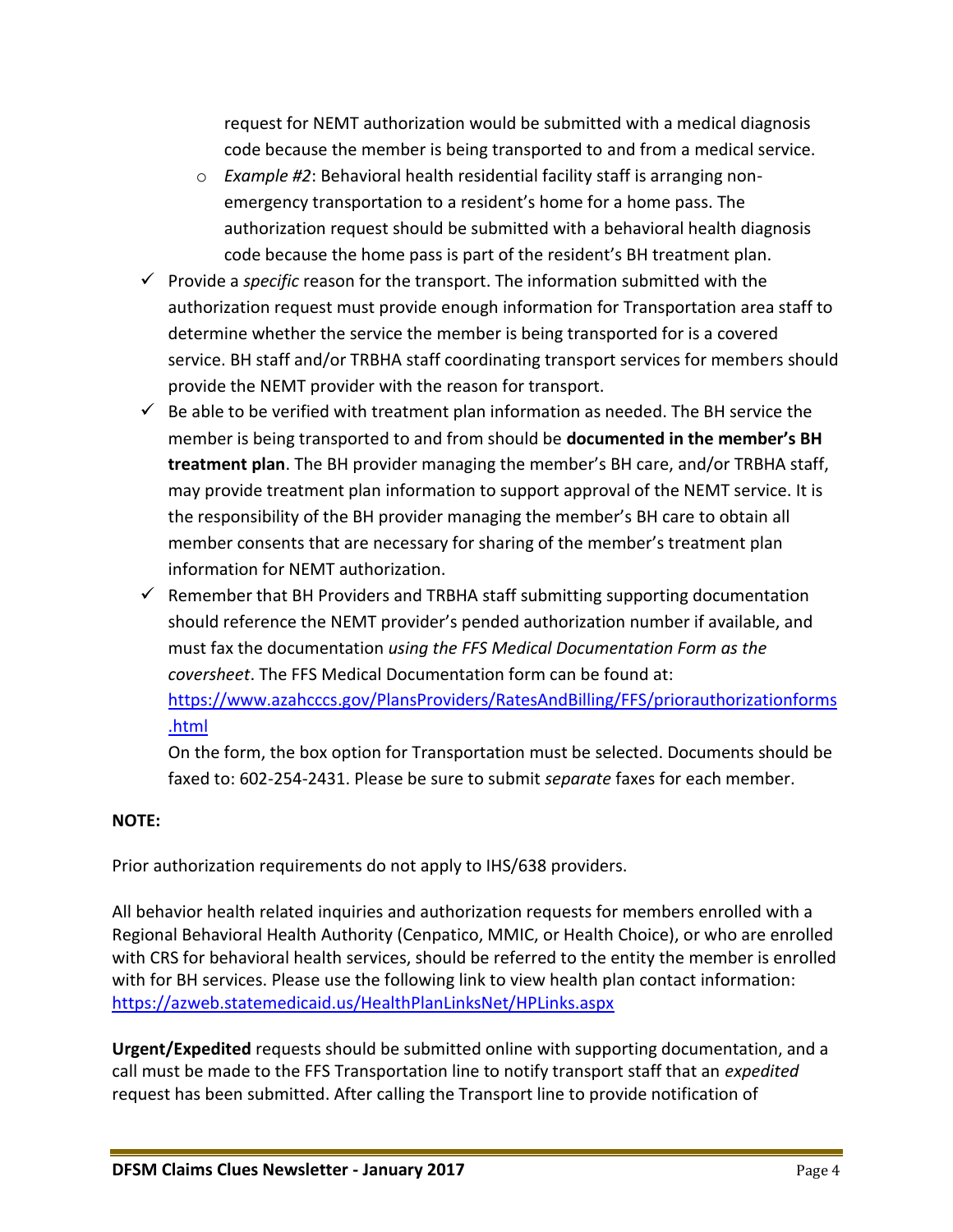submission of an expedited request, providers should follow up by checking status online. Expedited authorization requests should indicate why expedited review is required. If expedited review is being requested for facility admissions, or for services that must be delivered urgently, this information should be clearly indicated at the time of the expedited authorization request. Non-emergency requests requiring expedited review will be prioritized. Emergency transportation services do not require authorization.

FFS Transport line: 602-417-4400

Online system:<https://azweb.statemedicaid.us/Account/Login.aspx?ReturnUrl=%2f>

Transportation fax: 602-254-2431

BH NEMT providers entering authorization requests online *must* **enter CASE, EVENT, and ACTIVITY levels for each authorization request entered**. It is necessary to enter all levels of the authorization for transportation staff to process the request. BH NEMT providers should use the online ATTACHMENT feature to upload supporting documents.

For training on how to enter authorizations using the AHCCCS Web Portal please submit your training request to: [ProviderTrainingFFS@azahcccs.gov](mailto:ProviderTrainingFFS@azahcccs.gov)

**Requests with special circumstances**: An explanation of circumstances requiring a member to receive services at locations that require long distance travel or travel beyond the closest provider, trips to locations that are not identifiable as behavioral health service locations, or other unusual circumstances, should be clearly documented at the time of submission. Continuity of care and the need for specialized services are circumstances which may necessitate travel beyond the closest provider. An explanation of these circumstances must be communicated to the transportation area.

Providers requiring training on how to submit authorizations using the AHCCCS Web Portal can request training by emailing a training request to: **ProviderTrainingFFS@azahcccs.gov** 

# **DFSM Training Schedule**

On **Thursday February 16, 2017**, the Division is offering a training session on "*How to submit and status your claims using the AHCCCS On-line Application Portal"* from 1:30PM – 3:30PM at 701 East Jefferson Street, Phoenix, AZ 85034 on the 3<sup>rd</sup> Floor, Gold Room.

To sign up for training sessions and to receive notifications, please sign up for ListServ Notifications. For directions on how to sign up to receive ListServ Notifications, please click the following link:

<https://www.azahcccs.gov/PlansProviders/AHCCCSlistserve.html>